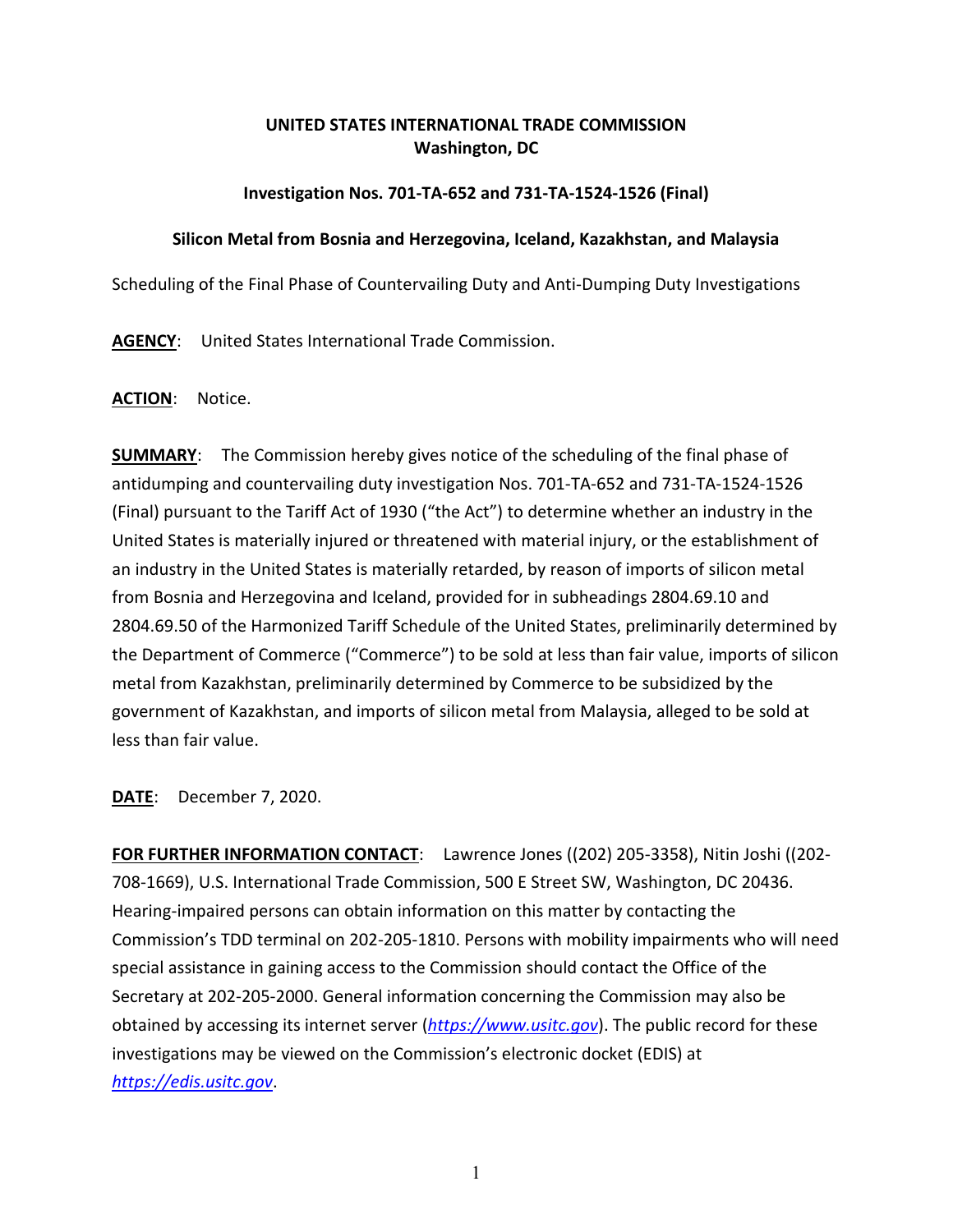#### **SUPPLEMENTARY INFORMATION**:

**Scope**.-- For purposes of these investigations, Commerce has defined the subject merchandise as all forms and sizes of silicon metal, including silicon metal powder. Silicon metal contains at least 85.00 percent but less than 99.99 percent silicon, and less than 4.00 percent iron, by actual weight. Semiconductor grade silicon (merchandise containing at least 99.99 percent silicon by actual weight and classifiable under Harmonized Tariff Schedule of the United States (HTSUS) subheading 2804.61.00) is excluded from the scope of this investigation. Silicon metal is currently classifiable under subheadings 2804.69.10 and 2804.69.50 of the HTSUS. While the HTSUS numbers are provided for convenience and customs purposes, the written description of the scope remains dispositive.

**Background**.--The final phase of these investigations is being scheduled pursuant to sections 705(b) and 731(b) of the Tariff Act of 1930 (19 U.S.C. 1671d(b) and 1673d(b)), as a result of affirmative preliminary determinations by Commerce that imports of silicon metal from Kazakhstan are being subsidized by the government of Kazakhstan, and that imports of silicon metal from Bosnia and Herzegovina and Iceland are being sold in the United States at less than fair value within the meaning of § 733 of the Act (19 U.S.C. 1673b). These investigations were requested in petitions filed on June 30, 2020, by Globe Specialty Metals, Inc., Beverly, Ohio, and Mississippi Silicon LLC, Burnsville, Mississippi.

For further information concerning the conduct of this phase of the investigations, hearing procedures, and rules of general application, consult the Commission's Rules of Practice and Procedure, part 201, subparts A and B (19 CFR part 201), and part 207, subparts A and C (19 CFR part 207).

**Participation in the investigations and public service list.**--Persons, including industrial users of the subject merchandise and, if the merchandise is sold at the retail level, representative consumer organizations, wishing to participate in the final phase of these investigations as parties must file an entry of appearance with the Secretary to the Commission, as provided in § 201.11 of the Commission's rules, no later than 21 days prior to the hearing date specified in this notice. A party that filed a notice of appearance during the preliminary phase of the investigations need not file an additional notice of appearance during this final phase. The Secretary will maintain a public service list containing the names and addresses of all persons, or their representatives, who are parties to the investigations.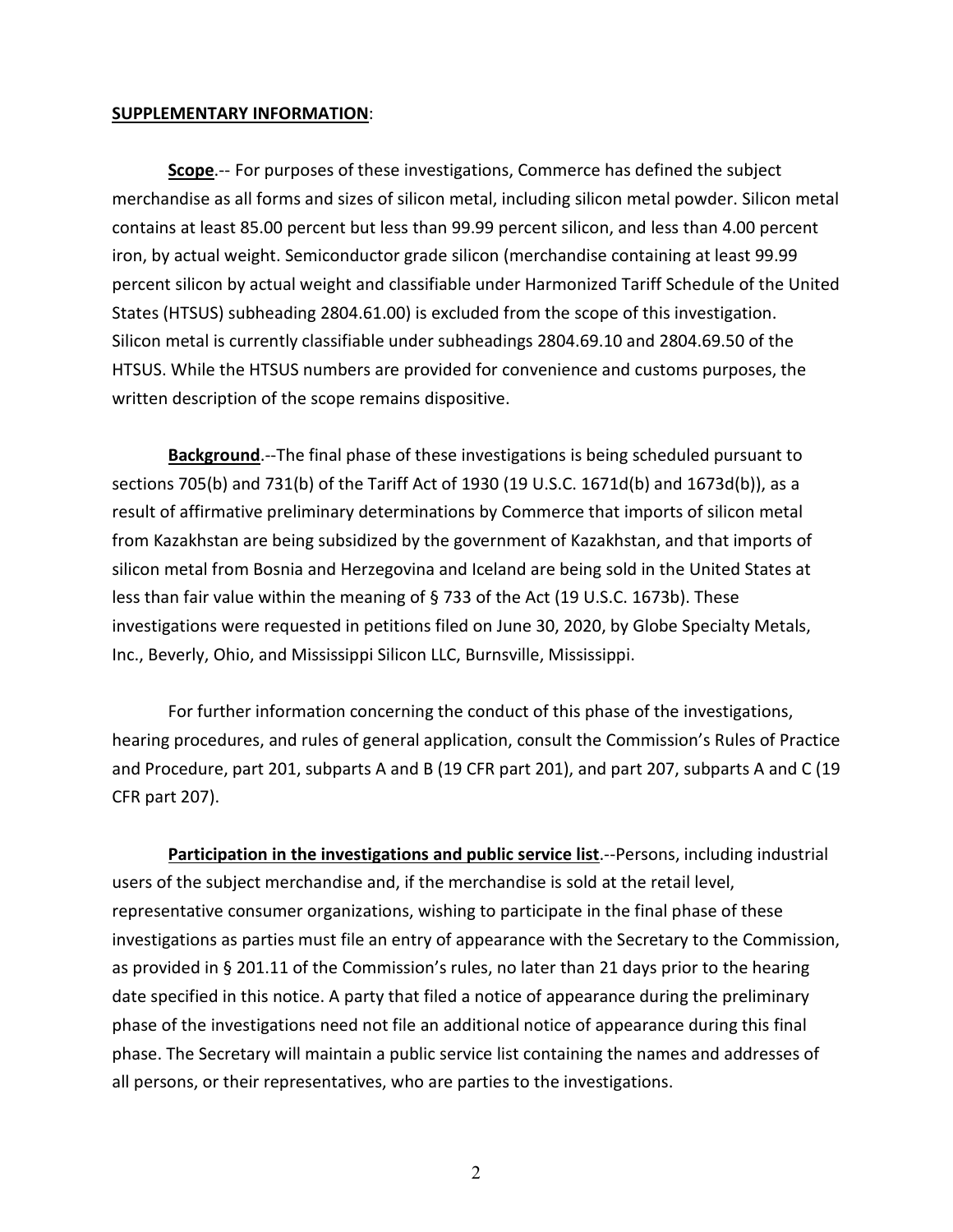Please note the Secretary's Office will accept only electronic filings during this time. Filings must be made through the Commission's Electronic Document Information System (EDIS, *[https://edis.usitc.gov](https://edis.usitc.gov/)*.) No in-person paper-based filings or paper copies of any electronic filings will be accepted until further notice.

**Limited disclosure of business proprietary information (BPI) under an administrative protective order (APO) and BPI service list**.--Pursuant to § 207.7(a) of the Commission's rules, the Secretary will make BPI gathered in the final phase of these investigations available to authorized applicants under the APO issued in the investigations, provided that the application is made no later than 21 days prior to the hearing date specified in this notice. Authorized applicants must represent interested parties, as defined by 19 U.S.C. 1677(9), who are parties to the investigations. A party granted access to BPI in the preliminary phase of the investigations need not reapply for such access. A separate service list will be maintained by the Secretary for those parties authorized to receive BPI under the APO.

**Staff report**.--The prehearing staff report in the final phase of these investigations will be placed in the nonpublic record on February 9, 2021, and a public version will be issued thereafter, pursuant to § 207.22 of the Commission's rules.

**Hearing**.-- The Commission will hold a hearing in connection with the final phase of these investigations beginning at 9:30 a.m. on February 22, 2021. Information about the place and form of the hearing, including about how to participate in and/or view the hearing, will be posted on the Commission's website at [https://www.usitc.gov/calendarpad/calendar.html.](https://www.usitc.gov/calendarpad/calendar.html) Interested parties should check the Commission's website periodically for updates. Requests to appear at the hearing should be filed in writing with the Secretary to the Commission on or before February 17, 2021. A nonparty who has testimony that may aid the Commission's deliberations may request permission to present a short statement at the hearing. All parties and nonparties desiring to appear at the hearing and make oral presentations should attend a prehearing conference to be held at 9:30 a.m. on February 19, 2021. Oral testimony and written materials to be submitted at the public hearing are governed by sections  $201.6(b)(2)$ , 201.13(f), and 207.24 of the Commission's rules. Parties must submit any request to present a portion of their hearing testimony **in camera** no later than 7 business days prior to the date of the hearing.

**Written submissions**.--Each party who is an interested party shall submit a prehearing brief to the Commission. Prehearing briefs must conform with the provisions of §207.23 of the Commission's rules; the deadline for filing is February 16, 2021. Parties may also file written